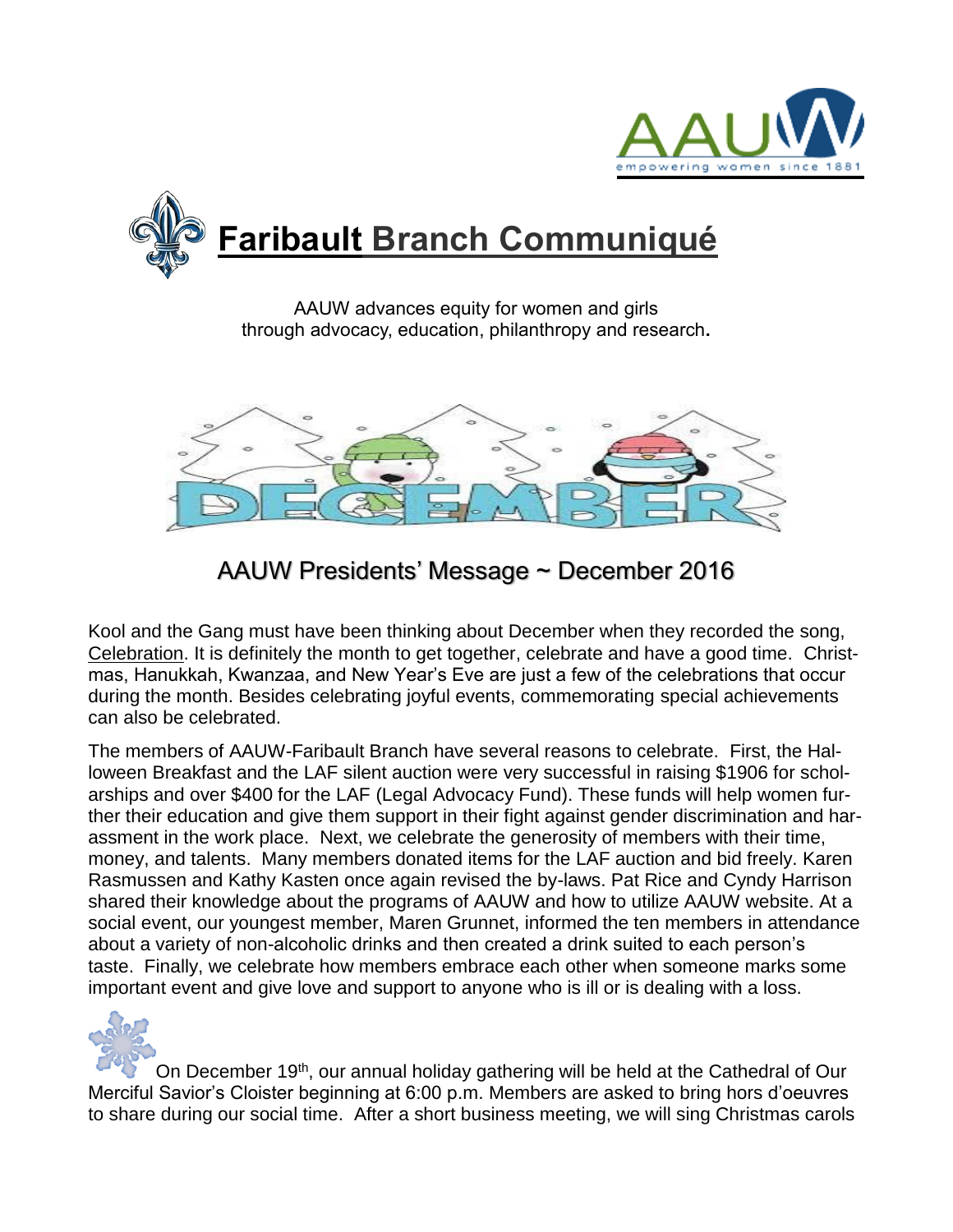

with music provided by May Bottke. A special activity is also being planned by our program

committee. Members are requested to bring jars of peanut butter for people who attend the Community Café on Tuesday. (There will be no board business meeting.)

Pat Rice informed us that the book sale is scheduled for the third week of April. If the schedule is the same as past years, the first day of the sale will be held on Thursday, April 20, 2016 with the kid's day on Saturday, April 22<sup>nd</sup>. Please mark this date on your calendar.

We would like to close with a message that was received on a Christmas card: May this Christmas bring our world closer to a spirit of caring, closer to the blessing of peace.

#### **Membership News**

- **Pat Otis** suffered some more health problems and is now recuperating at her son's home in Duluth, Minnesota.
- **Julie Olson's** husband, **Bob**, is now home and doing well after his heart surgery.
- Our condolences to **Kathy Larson** whose father, Bernard Hilgers, passed away on November 25, 2016.
- **Maren Grunnet** is a busy person. Maren and her brother, Isaac, were both inducted as members of the National Society of Leadership and Success on Tuesday, December 6th at South Central College. She also received a letter of acceptance from Hamline University for the 2017-2017 school year where she will be enrolled as a junior. Maren a Community Band member, participated in a concert at the Faribault West Mall on December 11<sup>th</sup>.
- A memorial service for a former AAUW member, **Elizabeth 'Bette' Kaul**, was held on December 4<sup>th</sup> at The Inn at Shattuck-St. Mary's. Several members attended and a white rose in a vase was sent by AAUW-Faribault to The Inn for the memorial service.



**May Bottke** celebrated her *92nd* birthday on November 28th.!

Pat Fuchs and Cyndy Harrison, co-presidents

\* \* \* \* \* \* \* \* \* \*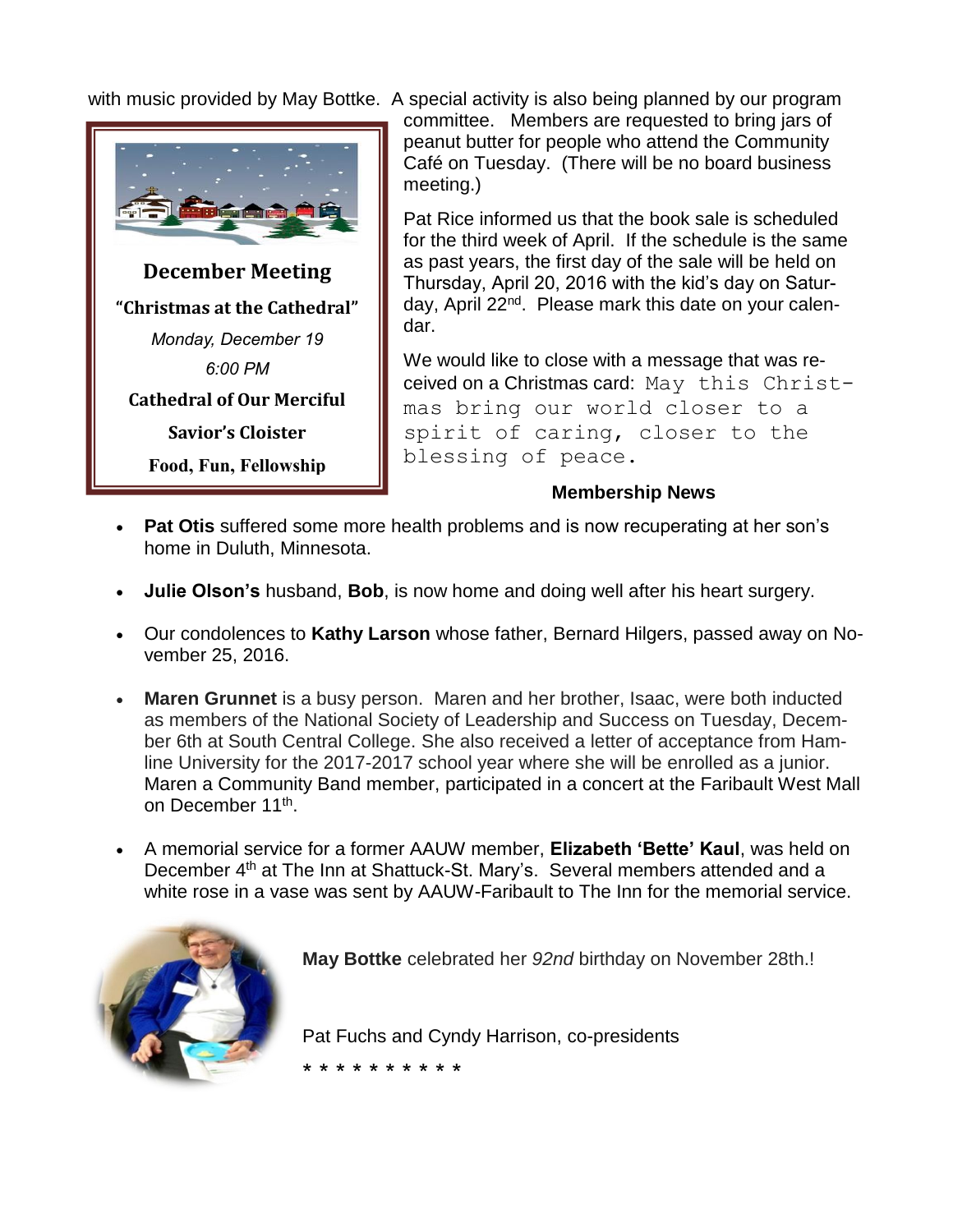

**Membership Memos:**

It was great having the presentation with Pat Rice and Cyndy Harrison at our last meeting to discuss the many important issues AAUW has tackled and how,

together, we can advance equity for women and girls. AAUW has done much research on women's equity which is one of the components of our mission statement along with advocacy, education and philanthropy. Research has shown that in the last 40 years, the gender pay gap has closed by only 20 cents. Continuing our list which is from the AAUW poster "79 examples of how women are still treated unequally," research also shows that:

17. Just one year after college, women graduates make only 82% as much as their male counterparts.

18. The gender pay gap is an understatement. When part-time workers are included, the gap widens.

19. The pay gap is especially bad in states like Wyoming, Utah and Louisiana, where the gap is about equal to the pay gap in the nation back in 1970.

20. The pay gap is largest for Hispanic and Latina women. They are paid barely half of what white men are paid (54%).

21. The pay gap involves more than just wages Employers are less likely to offer health insurance, retirement savings plans and access to paid leave to women workers.

### 22. **The gender gap could cost women more than \$430,000 throughout the course of their careers. For women with college degrees, losses can be much higher.**

23. Two-thirds of minimum wage workers are women. Most of these women do not have even one paid sick day.

24. One in three women in the United States is living in or is on the brink of poverty.

25. The US ranks 74<sup>th</sup> out of 145 countries on wage equality, but has the second highest gross domestic product.

We currently have 5 new members; with just one more we earn 3 free national memberships. For now, we're at two lucky recipients. New members can join for \$43.50 until the end of the month.

**Sometimes people aren't members because they have never been asked. Be brave, ask someone to join us!**

Membership co-vice presidents: Kathy Larson and Karen Rasmussen

Email or call with any questions or referrals: [kathyhilgerslarson@gmail.com](mailto:kathyhilgerslarson@gmail.com) 507-332-2525 or

[kadras1217@gmail.com](mailto:kadras1217@gmail.com) 507-331-0126

\* \* \* \* \* \* \* \* \*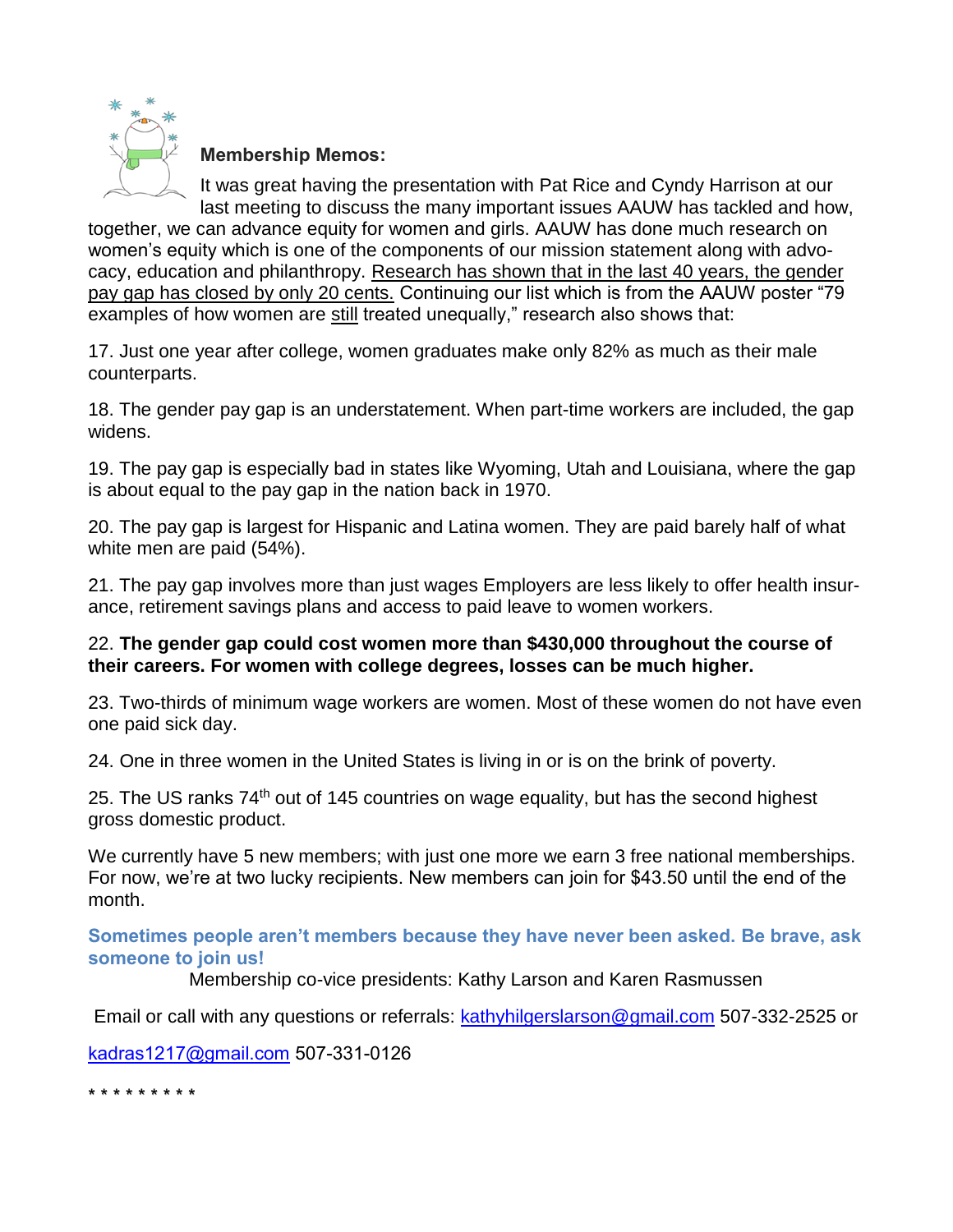

Karen Rasmussen reported that she deposited \$461 from our LAF Silent Auction in November. That is almost \$100 more than last year!! Nice work ladies! We have \$6,732.12in savings and \$170.15 in checking at the moment.

Julie Olson, Treasurer \* \* \* \* \* \* \* \* \* \*



## **BOOK CLUB NEWS**

The members in attendance at our November meeting decided to have dinner together in December. Our meeting date is Tuesday, December 20. Let's begin at 6pm for dinner. I'll order from lst of Thai and we can split the cost.

The first meeting of our book club was in *November of 2002* so this dinner gathering can be a *14 year.* anniversary party plus Christmas celebration.

choices are welcome.

December book is *All the King's Men* by Robert Penn Warren.



Barb Dubbels \* \* \* \* \* \* \* \* \* \*



**AAUW Faribault Branch Meeting - Nov. 28, 2016**

The November 28<sup>th</sup> meeting of the AAUW Faribault Branch was called to order by Pres. Pat Fuchs at 6:30 p.m. in the meeting room at Dist.One Hospital. She recognized one of our members, May Bottke,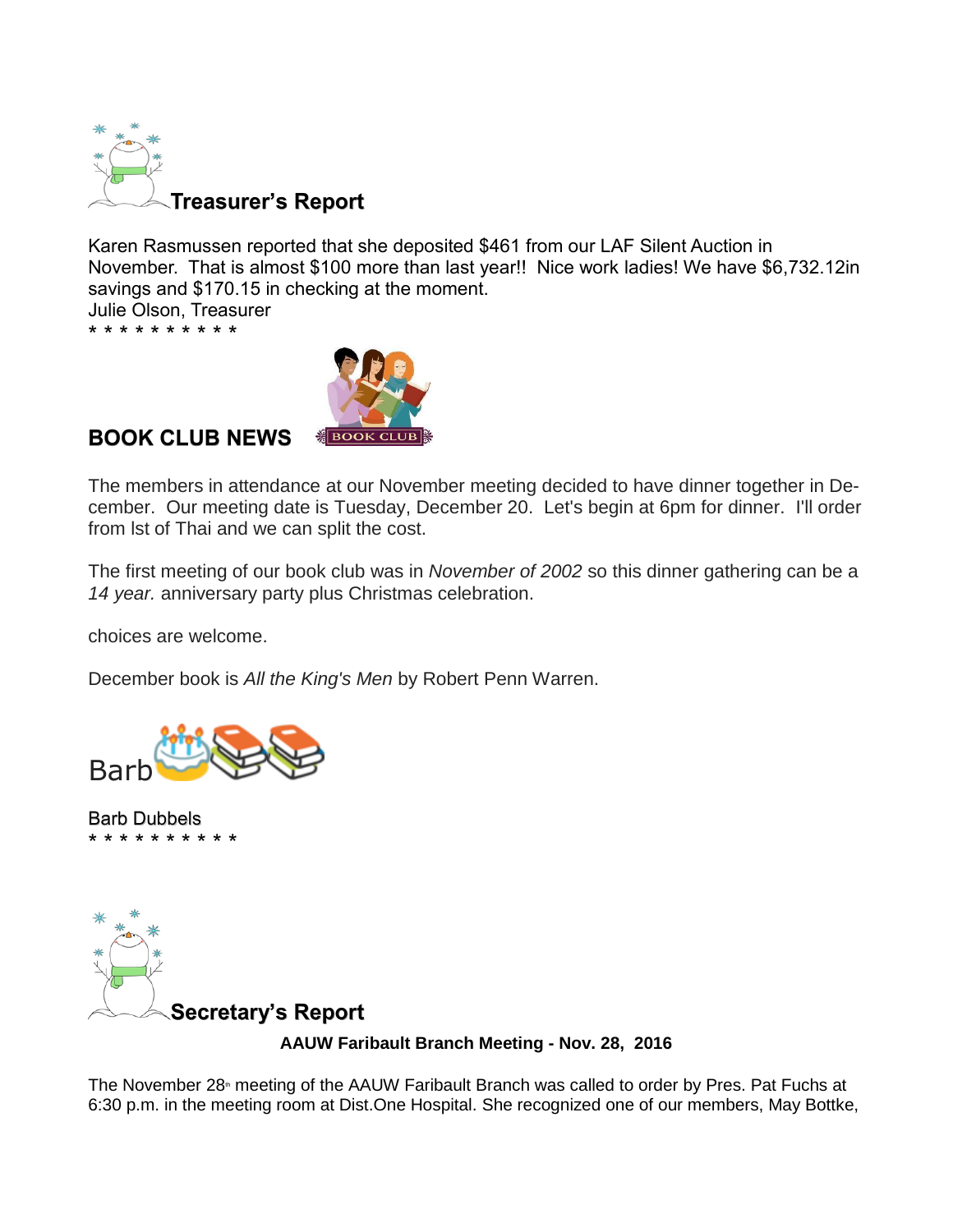who was celebrating her 92<sup>nd</sup> birthday and members sang *Happy Birthday* to the birthday girl. Pat also offered condolences to Kathy Larson who recently lost her father.

#### **Secretary's Report**: Approved as printed.

**Treasurer's Report:** Karen Rasmussen shared Julie Olson's report from the preceding board meeting. We currently have \$170.00 in checking and \$6,730.00 in savings. The Halloween breakfast fundraiser grossed \$2,963.00 with \$786.24 in expenses for a net of \$1,906.

#### **Committee Reports:**

- **Membership:** Karen Rasmussen reported that we have 51 paid members. Pat Otis still intends to join. May Bottke introduced new member, Kris Raaen.
- **Program:** Colleen Rolling announced that we will have our holiday meeting on Dec. 19th at the Cathedral of Our Merciful Savior's Cloister beginning at 6 p.m. Members provide hors d'oeuvres. They are also asked to bring their own Christmas mug and a jar of peanut butter for the Cathedral Cafe. The program committee will organize some social activities.
- **Halloween Breakfast:** We raised a lot of money but ran out of food. The kitchen manager ordered food for 216 instead of the 300 we had indicated. The board is recommending that we work with the Legion manager, and possibly the Sons of the American Legion, to better organize the breakfast next year. Pres. Fuchs commended the 31 volunteers who worked so hard for the success of the fundraiser. Motion by Pat Rice that we work with the Legion manager to resolve the issues and set a date for next year's breakfast. Pauline Schreiber seconded. The motion carried.
- **By-laws:** Karen Rasmussen and Kathy Kasten have completed the changes mandated by AAUW state and national offices. For IRS tax purposes, we are affiliates of the state and national organizations but are still known as AAUW Faribault Branch. We do not need to vote on these mandated changes.
- **2018 Convention:** Cyndy Harrison and Pauline Schreiber, co-chairs for hosting the 2018 state convention, have received the 41 page list of duties and recommendations from AAUW Minnesota. Karen Rasmussen will be following up with the Faribault Woolen Mill regarding using remnants to make convention bags.
- **Scholarships:** Applicant is asking to apply early because she will be abroad and unreachable. Cyndy will speak to her and get contact information.
- **Sunshine:** Christy Dore and Pat will meet to set up some guidelines for this newly created position.
- **Social Events:** Kirsten Grunnet shared information on the Dec. 11<sup>th</sup> play, "Wrapped in Glory" at the Paradise Center. Dinner will follow at Gran Plaza. Pat Rice is accepting payment tonight for the already purchased tickets. January's event is the paint party at The Upper East Side.
- **Correspondence:** Karen Rasmussen read the request from Jeff Jarvis from Faribault Parks and Recreation Department, asking for contributions for the Fish Camp at the Washington Center on Jan. 21<sup>st</sup>, 2017. According to our guidelines, our branch can not contribute to fundraisers, but individuals were encouraged to support the cause, if they wish.

#### **Old Business:**

- **Local Camp Scholarship:** Tabled as Emily Nesvold is not in attendance.
- **Signage:** Cyndy showed a sample of the design for the proposed sign. Under the title of our group will be contact information, our mission statement, a list of activities and projects, and some pictures. She will email a copy to our members and we will vote on it at our December meeting.
- **Bette Kaul Memorial:** Pauline Schreiber will bring our traditional white rose to the service for former member, Bette Kaul, this Saturday on behalf of our branch.

#### **New Business**:

- **SCC Faribault Campus Scholarship Fund Drive:** Ruth Hildebrandt asked for a donation to the 2016-2017 SCC Scholarship Drive. Motion by Christy Dore, second by Liz Hartman to pledge \$1500 to provide two \$750 named scholarships. The motion carried.
- **Point of Privilege:** May Bottke thanked the members for their birthday wishes and cards.